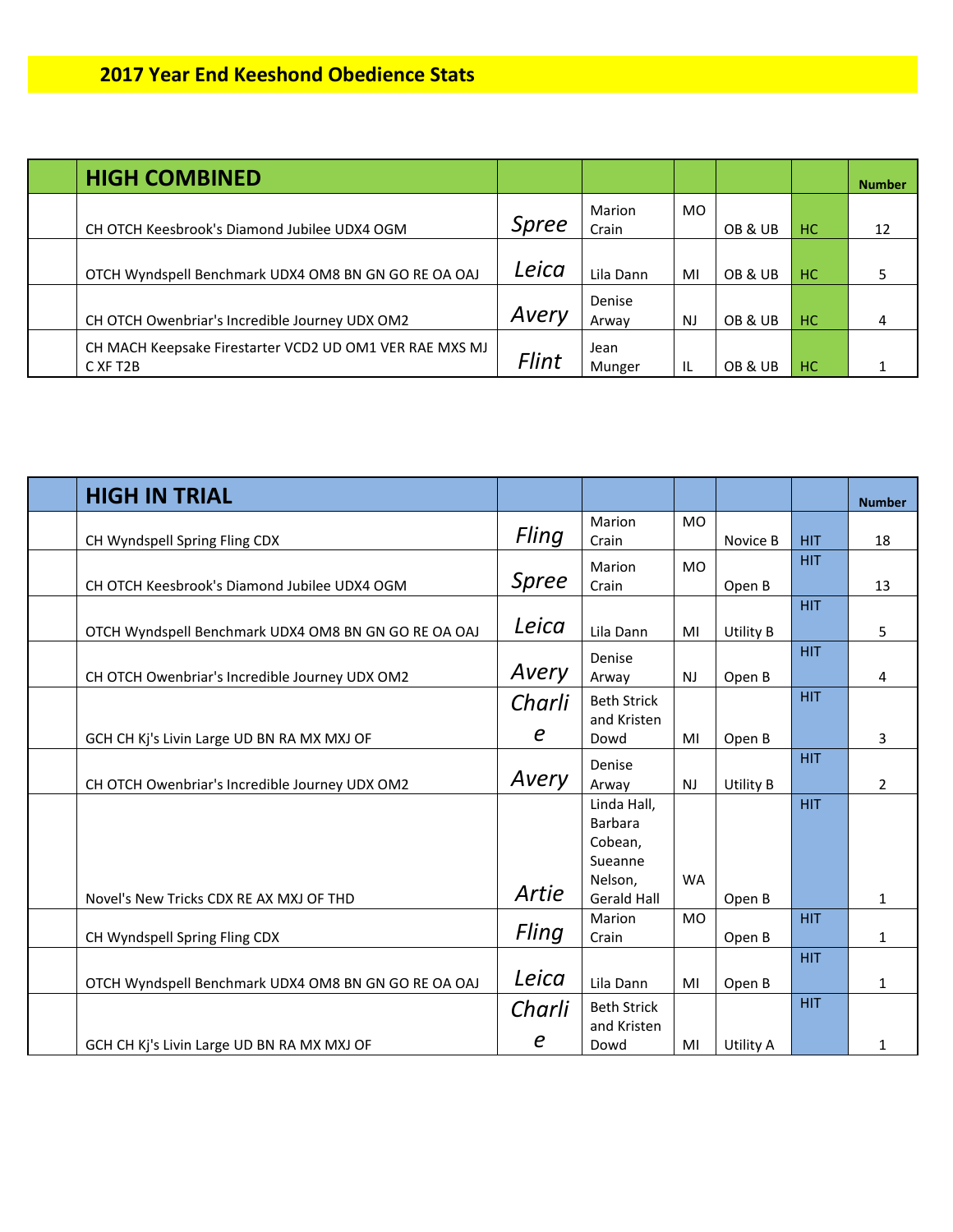|                          | <b>NOVICE A</b>                                         |              |                         |           |          | <b>Points</b> |
|--------------------------|---------------------------------------------------------|--------------|-------------------------|-----------|----------|---------------|
|                          |                                                         |              | <b>Bradley</b>          |           |          |               |
|                          |                                                         |              | Phillips and<br>Natasha |           |          |               |
| 1                        | Paragon's Beau Sancy CD RN CGC                          | Beau         | Petrov                  | ΙL        | Novice A | 20            |
|                          |                                                         |              | Anitra                  | <b>OH</b> |          |               |
| 1                        | CH Keltic's Living The Dream CD BN RN THD CGCA TKP      | Cucciolo     | Redlefsen               |           | Novice A | 20            |
|                          |                                                         |              | Marguerite              | <b>ME</b> |          |               |
| $\overline{\mathcal{L}}$ | Maiha Dancing Wave BN RA ACT2 THDN CGCA                 | Maiha        | Cutroni                 |           | Novice A | 14            |
|                          | CH MACH3 Kj's Speed Date BN RN MXC MJC NAP NJP OF T2B R |              | Laura                   |           |          |               |
| 3                        | <b>ATO</b>                                              | <b>Flirt</b> | Inman                   | WI        | Novice A | 6             |

|                | <b>NOVICE B</b>                                           |                 |                |            |                 | <b>Points</b>    |
|----------------|-----------------------------------------------------------|-----------------|----------------|------------|-----------------|------------------|
|                |                                                           |                 | Marion         | <b>MO</b>  |                 |                  |
| $\mathbf 1$    | CH Wyndspell Spring Fling CDX                             | Fling           | Crain          |            | <b>Novice B</b> | 203              |
|                |                                                           |                 | Margaret       | VA         |                 |                  |
| $\overline{2}$ | Keepsake Burning Desire CD                                | Deva            | Bissell        |            | <b>Novice B</b> | 32               |
|                |                                                           |                 | <b>Barbara</b> |            |                 |                  |
|                |                                                           |                 | Eng and        |            |                 |                  |
|                |                                                           |                 | Kristen        |            |                 |                  |
| 3              | CH Kj's Dreamcatcher CD RE OA NAJ OF CGC                  | Vega            | Dowd           | PA         | <b>Novice B</b> | 22               |
|                |                                                           |                 | Jean           |            |                 |                  |
| 4              | Keepsake She's Got Rhythm CD BN NA OAJ                    | Lyra            | Munger         | IL.        | <b>Novice B</b> | 16               |
|                |                                                           |                 | Vicki          |            |                 |                  |
|                |                                                           |                 | Youngmeye      |            |                 |                  |
| 5              | Keepsake's Hazy Shade Of Winter CD BN                     | Simon           |                | TX         | <b>Novice B</b> | 12               |
|                |                                                           |                 | Karen          |            |                 |                  |
|                |                                                           |                 | Sheahan, G.    |            |                 |                  |
|                |                                                           |                 | M.             |            |                 |                  |
|                |                                                           |                 | Godfrey,       |            |                 |                  |
|                | CH Ladyslipper's Top Hat And Tail CD BN RE MX MXB MXJ MJB | Beau            | and Karen      | <b>MN</b>  |                 |                  |
| 6              | <b>RATO CGC TKN</b>                                       |                 | Godfrey        |            | <b>Novice B</b> | 11               |
|                |                                                           |                 | Patricia       |            |                 |                  |
| 6              | Baxter Von Bark CD RN NAP NJP NFP CGCA                    | <b>Baxter</b>   | Stolte         | ${\sf CA}$ | <b>Novice B</b> | 11               |
|                |                                                           | Jodi            | Kathy          |            |                 |                  |
| $\overline{7}$ | GCH CH Kj's Tiny Dancer CD BN RA CGC                      |                 | Gaynor         | NJ         | <b>Novice B</b> | $\boldsymbol{9}$ |
|                |                                                           |                 | Richard        |            |                 |                  |
| 8              | GCH CH Windrift's Greystone Chapel CD BN CGC              | Lucy            | Hanson         | CA         | <b>Novice B</b> | 8                |
|                |                                                           |                 | Kathleen       |            |                 |                  |
| 8              | Lilly's Miracle Zoey CD RA ACT1 CGCA TKI                  | Zoey            | Ayala          | <b>NY</b>  | <b>Novice B</b> | 8                |
|                |                                                           |                 | Phyllis        |            |                 |                  |
|                |                                                           |                 | Noonan,        |            |                 |                  |
|                |                                                           |                 | Rick Su,       |            |                 |                  |
|                |                                                           |                 | and Judy       |            |                 |                  |
| 8              | CH Geatland's Beemster V Sprookje CD                      | <b>Beemster</b> | Nye            | PA         | <b>Novice B</b> | 8                |
|                |                                                           |                 |                |            |                 |                  |
|                |                                                           |                 | Kim            |            |                 |                  |
| 9              | Rainkees No Reservations CD PCD BN RE NJP NFP             | Harmony         | Sullivan       | TX         | <b>Novice B</b> | 5                |
|                |                                                           |                 | Sarah          |            |                 |                  |
|                |                                                           |                 | Berrend,       |            |                 |                  |
| 10             | GCHB CH Summerwind's Sonic Boom BN RA                     | Snap            | Jean           | CA         | <b>Novice B</b> | 4                |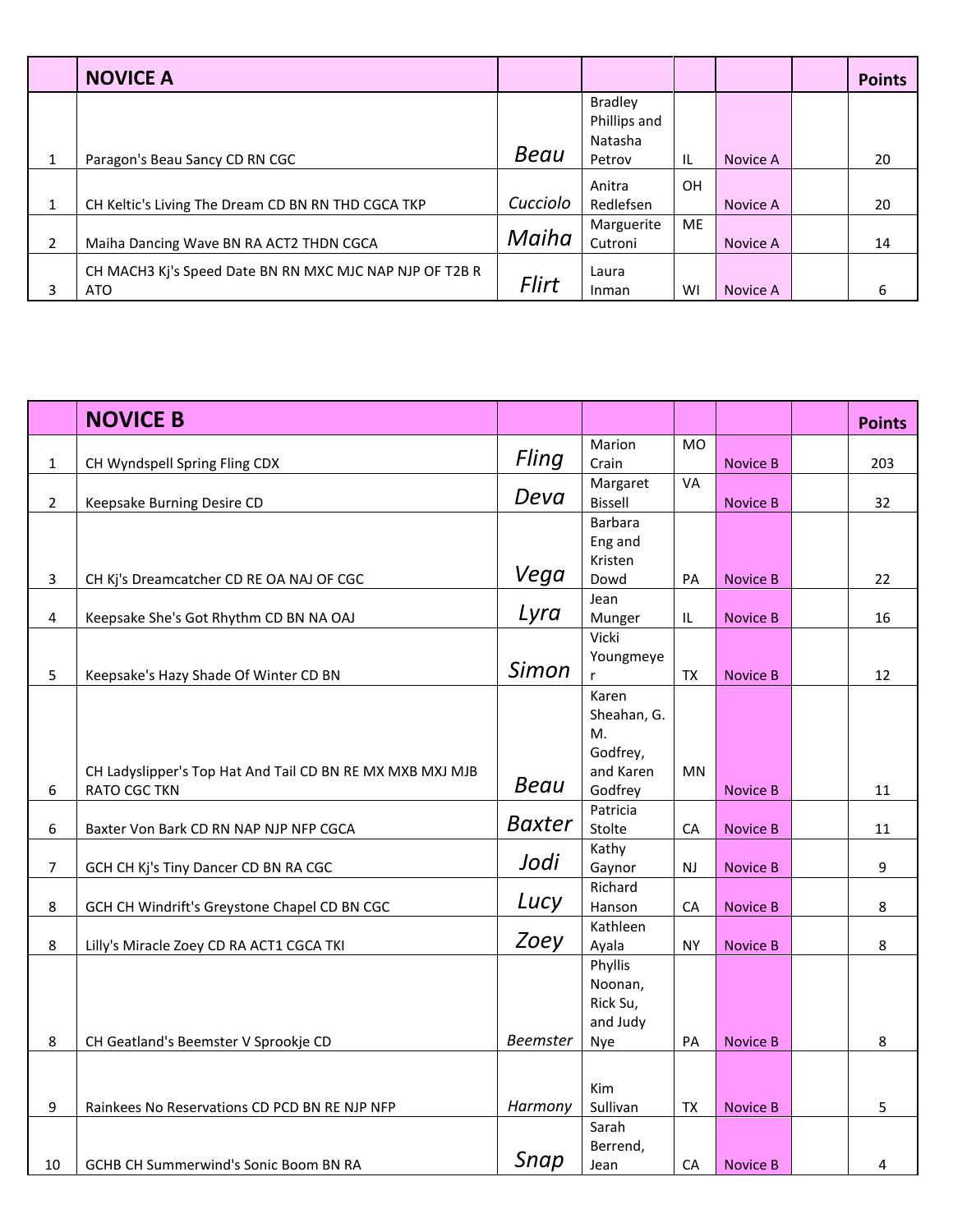|    |                                            |          | Gauchat-       |     |          |              |
|----|--------------------------------------------|----------|----------------|-----|----------|--------------|
|    |                                            |          | Hargis,        |     |          |              |
|    |                                            |          | Joshua         |     |          |              |
|    |                                            |          | Hargis         |     |          |              |
|    |                                            |          | Fran           |     |          |              |
|    |                                            |          | D'Amico        |     |          |              |
|    |                                            |          | and Pat        |     |          |              |
| 10 | Keepsake Fly With The Wind CD OA AXJ NF    | Flyer    | Ferguson       | FL. | Novice B | 4            |
|    |                                            |          | Theresa        |     |          |              |
| 11 | Kj's Daydreamer CD                         | Sunshine | <b>Bricker</b> | PA  | Novice B | $\mathbf{1}$ |
|    |                                            |          | Robyn          |     |          |              |
|    |                                            |          | McNutt,        |     |          |              |
|    |                                            |          | Blaine         |     |          |              |
|    |                                            |          | McNutt,        |     |          |              |
|    |                                            |          | Tawn           |     |          |              |
| 11 | CH Shoreline's Wild Things Run Fast RN CGC | Rocket   | Sinclair       | CA  | Novice B |              |

|   | <b>OPEN A</b>                                           |             |             |           |        | <b>Points</b> |
|---|---------------------------------------------------------|-------------|-------------|-----------|--------|---------------|
|   |                                                         | Jelly       | Shirley     |           |        |               |
|   | CH Jamynn's Livin With Too Many Coladas CDX AX MXJ CGC  |             | Kilpatrick  | IN        | Open A | 21            |
|   |                                                         |             | Kristina    |           |        |               |
|   |                                                         |             | Witzka and  |           |        |               |
|   |                                                         |             | Darlene     |           |        |               |
| 2 | CH Keeshaven Neon Heart Of A Husker CDX BN RN NA NAJ    | <b>Bo</b>   | Witzka      | <b>NE</b> | Open A | 20            |
|   |                                                         |             |             | VA        |        |               |
| 3 | CH Evolution's Front Page News CD BN RE                 | Corbie      | Karen Blair |           | Open A | 7             |
|   |                                                         |             | Robyn       |           |        |               |
|   |                                                         |             | McNutt,     |           |        |               |
|   |                                                         |             | Blaine      |           |        |               |
|   |                                                         |             | McNutt,     |           |        |               |
|   | GCH CH MACH2 Shoreline's Way Too Tuff CDX BN RAE MXG MJ |             | Tawn        |           |        |               |
| 4 | G OF T2B3 CGC                                           | <b>Mack</b> | Sinclair    | CA        | Open A | 5             |

|                | <b>OPENB</b>                                         |               |                                   |           |        | <b>Points</b> |
|----------------|------------------------------------------------------|---------------|-----------------------------------|-----------|--------|---------------|
| 1              | CH OTCH Keesbrook's Diamond Jubilee UDX4 OGM         | Spree         | Marion<br>Crain                   | <b>MO</b> | Open B | 247           |
| $\overline{2}$ | CH OTCH Owenbriar's Incredible Journey UDX OM3       | Avery         | Denise<br>Arway                   | <b>NJ</b> | Open B | 58            |
| 3              | OTCH Wyndspell Benchmark UDX4 OM8 BN GN GO RE OA OAJ | Leica         | Lila Dann                         | MI        | Open B | 56            |
|                |                                                      |               | <b>Beth Strick</b><br>and Kristen |           |        |               |
| 4              | GCH CH Ki's Livin Large UD BN RA MX MXJ OF           | Charlie       | Dowd                              | MI        | Open B | 43            |
|                |                                                      |               | Marion                            | <b>MO</b> |        |               |
| 5              | CH OTCH Wyndspell Live Wire II UDX OM3 RE            | Jolt          | Crain                             |           | Open B | 34            |
|                |                                                      |               | Marion                            | <b>MO</b> |        |               |
| 6              | CH Wyndspell Spring Fling CDX                        | Fling         | Crain                             |           | Open B | 21            |
| 7              | CH Keepsake Lite My Fire UD AX AXJ OF                | <b>Sparks</b> | Margaret<br><b>Bissell</b>        | VA        | Open B | 16            |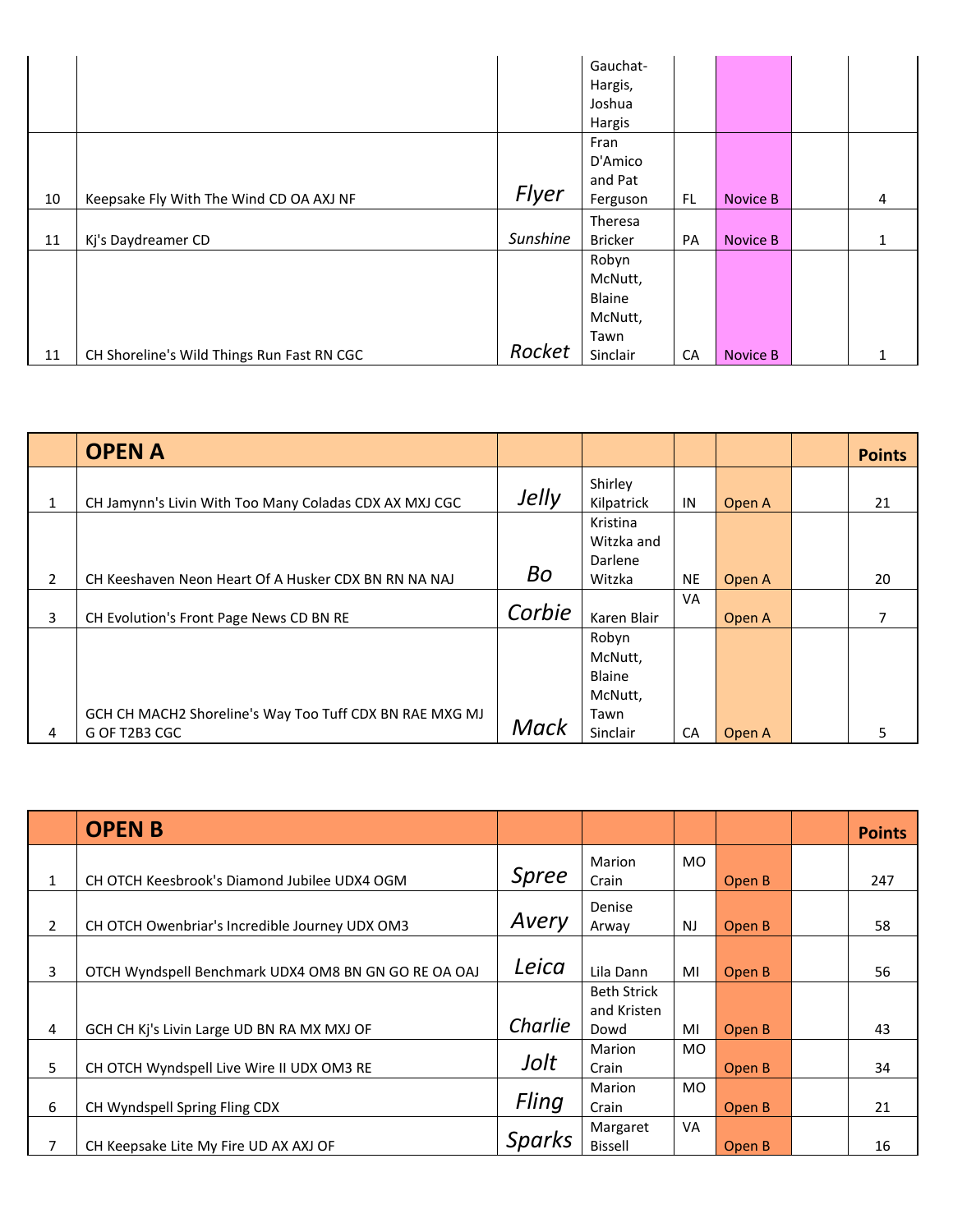|    |                                                          |                 | Joy-Ann            |           |        |    |
|----|----------------------------------------------------------|-----------------|--------------------|-----------|--------|----|
| 8  | Daimler's Too Hot To Handle UD MX MXJ                    | <b>Sizzle</b>   | Pool               | IL        | Open B | 15 |
|    |                                                          |                 | Bonnie             |           |        |    |
|    |                                                          |                 | Davis and          |           |        |    |
|    |                                                          |                 | <b>Beth</b>        |           |        |    |
|    |                                                          |                 | Blankenshi         |           |        |    |
| 8  | Trumpet's Guess Who CDX PCDX BN                          | Caper           | Ŋ                  | TN        | Open B | 15 |
|    |                                                          |                 | Linda Hall,        |           |        |    |
|    |                                                          |                 | <b>Barbara</b>     |           |        |    |
|    |                                                          |                 | Cobean,            |           |        |    |
|    |                                                          |                 | Sueanne            |           |        |    |
|    |                                                          |                 | Nelson,            | <b>WA</b> |        |    |
| 9  | Novel's New Tricks CDX RE AX MXJ OF THD                  | Artie           | <b>Gerald Hall</b> |           | Open B | 10 |
|    |                                                          |                 |                    |           |        |    |
|    |                                                          |                 | Kim                |           |        |    |
| 10 | Rainkees No Reservations CD PCD BN GN RE NAP NJP NFP TKA | Harmony         | Sullivan           | TX        | Open B | 8  |
|    |                                                          |                 |                    |           |        |    |
|    | CH MACH Keepsake Firestarter VCD2 UD OM1 VER RAE MXS MJ  | Flint           | Jean               |           |        |    |
| 11 | C XF T <sub>2</sub> B                                    |                 | Munger             | IL        | Open B | 6  |
|    |                                                          | Loki            | Diane              | <b>OR</b> |        |    |
| 11 | Loki UD VER AXP AJP                                      |                 | Jothen             |           | Open B | 6  |
|    |                                                          |                 | Donna              |           |        |    |
|    |                                                          |                 | Schmitt            |           |        |    |
|    |                                                          |                 | and Katrina        |           |        |    |
| 12 | CH Wund-R Y The Game Is Afoot CDX PCDX BN RE OA OAJ OF   | <b>Sherlock</b> | Guse               | WI        | Open B | 5  |

|   | <b>UTILITY A</b>                              |              |                    |    |                  | <b>Points</b> |
|---|-----------------------------------------------|--------------|--------------------|----|------------------|---------------|
|   |                                               |              | <b>Beth Strick</b> |    |                  |               |
|   |                                               |              | and Kristen        |    |                  |               |
|   | GCH CH Kj's Livin Large UD BN RA MX MXJ OF    | Charlie      | Dowd               | MI | Utility A        | 21            |
|   |                                               |              | Shirley            |    |                  |               |
|   | CH Kj's Livin The Dream CDX NA NAJ            | Ivan         | Kilpatrick         | IN | Utility A        |               |
|   |                                               |              | Shirley            |    |                  |               |
| ำ | CH Jamynn's Not Another Colada CDX MX MXB MXJ | Juice        | Kilpatrick         | IN | Utility A        |               |
|   | GCH CH Daimler's Purple Passion UD            | <b>Betty</b> | Julile Miller      | IL | <b>Utility A</b> |               |

|    | <b>UTILITY B</b>                                                    |               |                 |           |                  | <b>Points</b> |
|----|---------------------------------------------------------------------|---------------|-----------------|-----------|------------------|---------------|
|    | CH OTCH Keesbrook's Diamond Jubilee UDX4 OGM                        | <b>Spree</b>  | Marion<br>Crain | <b>MO</b> | <b>Utility B</b> | 152           |
| 2  | OTCH Wyndspell Benchmark UDX4 OM8 BN GN GO RE OA OAJ                | Leica         | Lila Dann       | MI        | <b>Utility B</b> | 117           |
| 3  | CH OTCH Owenbriar's Incredible Journey UDX OM3                      | Avery         | Denise<br>Arway | <b>NJ</b> | <b>Utility B</b> | 53            |
| 4  | CH MACH Keepsake Firestarter VCD2 UD OM1 VER RAE MXS MJ<br>C XF T2B | Flint         | Jean<br>Munger  | IL        | <b>Utility B</b> | 12            |
| 5. | Daimler's Too Hot To Handle UD MX MXJ                               | <b>Sizzle</b> | Joy-Ann<br>Pool | IL        | <b>Utility B</b> |               |
| 6  | CH OTCH Wyndspell Live Wire II UDX OM3 RE                           | Jolt          | Marion<br>Crain | <b>MO</b> | <b>Utility B</b> | 6             |